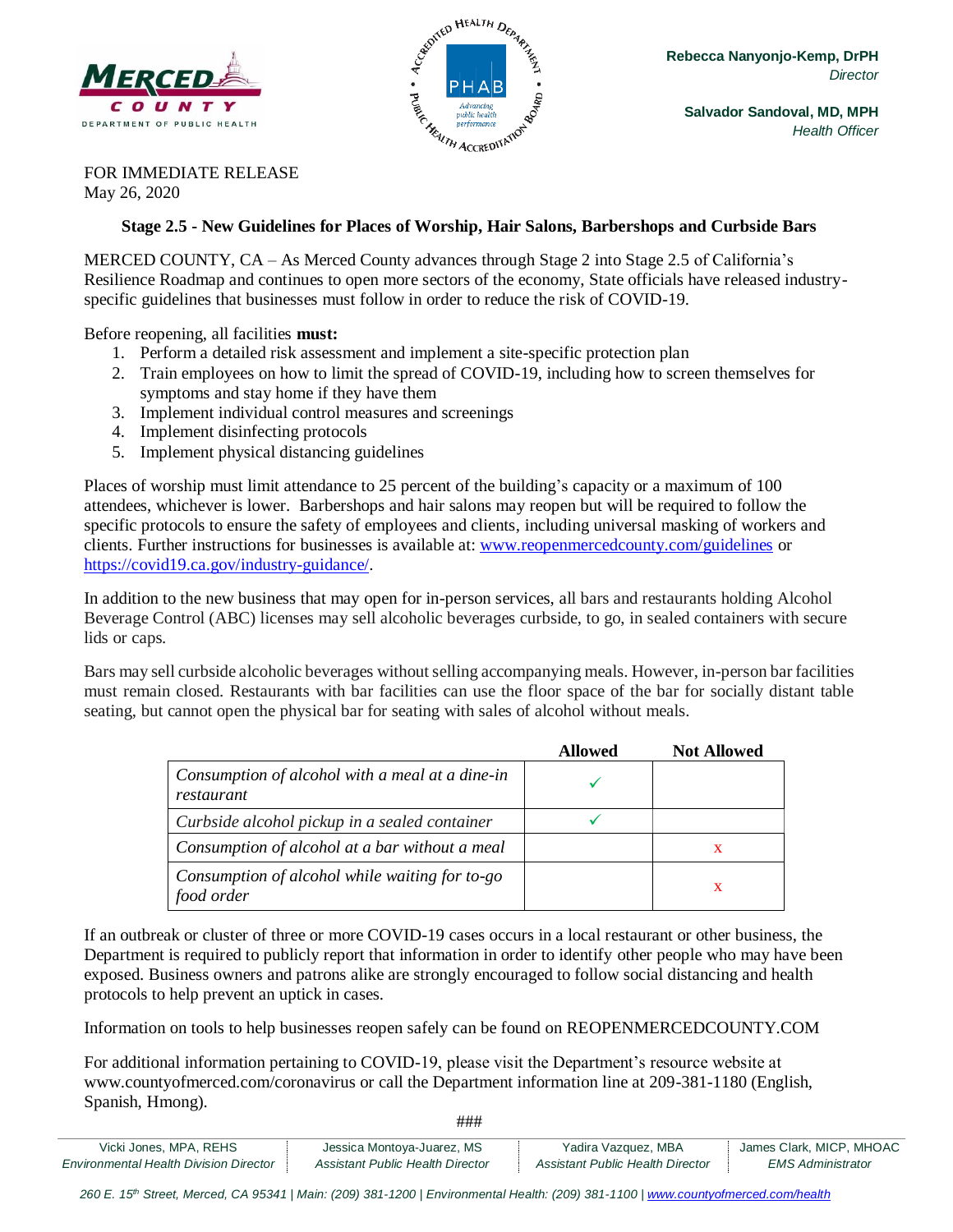# **Merced County Department of Public Health COVID-19 Worship Services Safe Distancing Rules (Includes Baptism Guidance and Funeral Services Guidance) During Effective Dates of Stay at Home Health Officer Order** *Approval of this guidance is effective May 26, 2020.*

Note these guidelines provided are the minimum requirements that must be enforced. Churches and other worship facilities are able to develop policies that are more stringent if they feel they are necessary to ensure the health and safety of persons using their facilities or participating in their services.

**Churches and faith-based organizations are responsible for ensuring compliance of individuals utilizing their facilities and participating in their services.** Follow the Merced County website for the most up-todate information at [www.countyofmerced.com/coronavirus.](http://www.countyofmerced.com/coronavirus)

## **In-person Worship Services Allowed with Restrictions**

Follow the State's *Places of Worship and Providers of Religious Services and Cultural Ceremonies* Industry Guidance (viewable at the following link[: https://covid19.ca.gov/pdf/guidance-places-of](https://covid19.ca.gov/pdf/guidance-places-of-worship.pdf)[worship.pdf\)](https://covid19.ca.gov/pdf/guidance-places-of-worship.pdf).

\*Places of worship must therefore limit attendance to 25% of building capacity or a maximum of 100 attendees, whichever is lower. This limitation will be in effect for the first 21-days of a county public health department's approval of religious services and cultural ceremonies activities at places of worship within their jurisdictions. Upon 21-days, the California Department of Public Health, in consultation with county Departments of Public Health, will review and assess the impact of these imposed limits on public health and provide further direction as part of a phased-in restoration of activities in places of worship.

## **Drive-in Worship Services Allowed with Restrictions**

Follow the State's *Places of Worship and Providers of Religious Services and Cultural Ceremonies* Industry Guidance (viewable at the following link[: https://covid19.ca.gov/pdf/guidance-places-of](https://covid19.ca.gov/pdf/guidance-places-of-worship.pdf)[worship.pdf\)](https://covid19.ca.gov/pdf/guidance-places-of-worship.pdf).

#### **Remote Access Worship Services Allowed with Restrictions**

It is strongly recommended to assist individuals with the ability to stay at home whenever possible by offering remote worship services. Remote access to worship services is allowed through e-mail, video streaming, or teleconference.

Follow the State's *Places of Worship and Providers of Religious Services and Cultural Ceremonies* Industry Guidance (viewable at the following link: [https://covid19.ca.gov/pdf/guidance-places-of](https://covid19.ca.gov/pdf/guidance-places-of-worship.pdf)[worship.pdf\)](https://covid19.ca.gov/pdf/guidance-places-of-worship.pdf).

#### **Faith-based Counselling Allowed with Restrictions**

Faith-based counselling can reopen within the following parameters: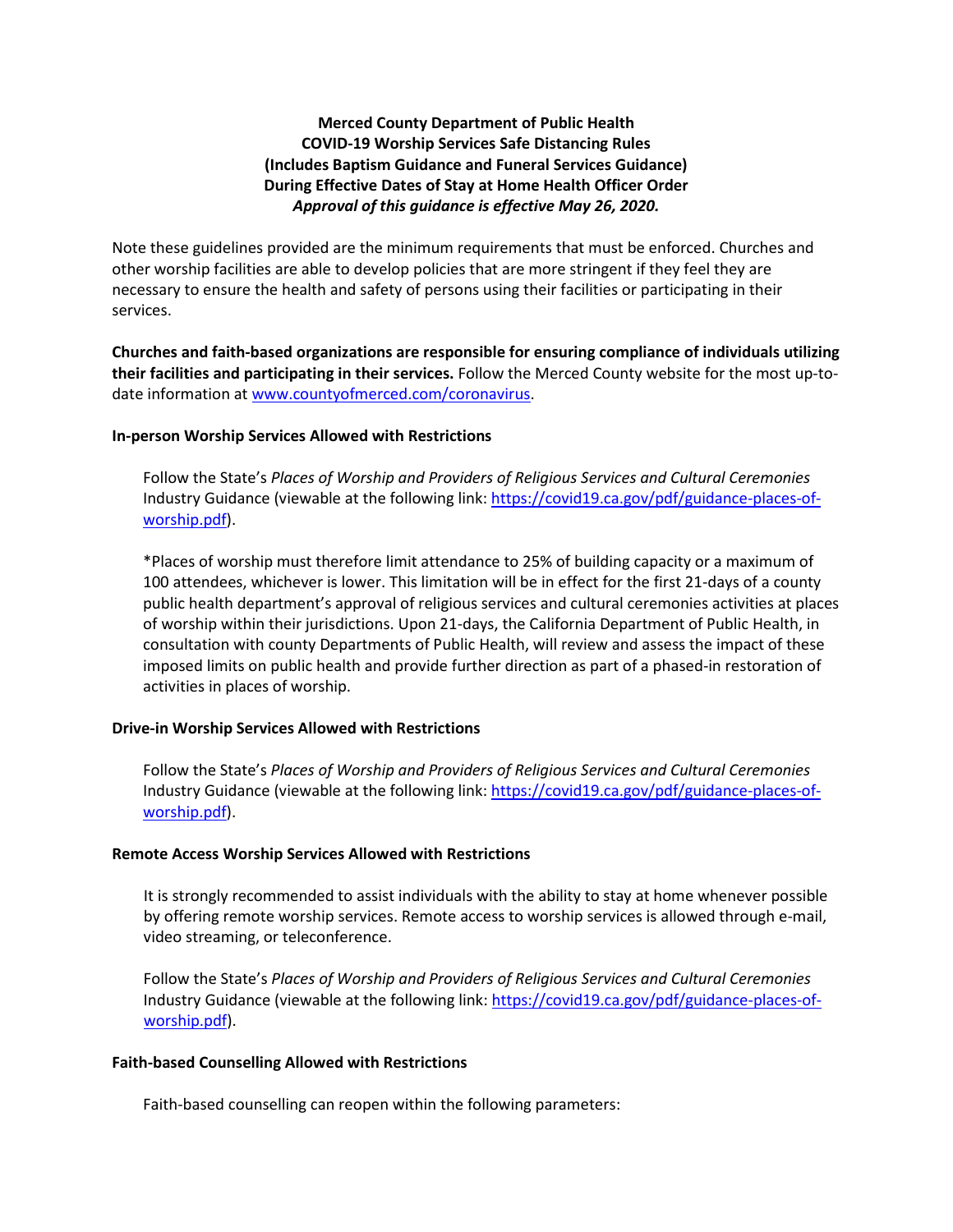- 1. Counselling services are permissible in-person where the service cannot reasonably be practiced remotely.
- 2. Counselling services should adopt State guidance on Limited Services, where applicable.
- 3. This designation does not permit gatherings beyond counselling to members of a single household.

Follow the State's *Limited Services* Industry Guidance (viewable at the following link: [https://covid19.ca.gov/pdf/guidance-limited-services.pdf\)](https://covid19.ca.gov/pdf/guidance-limited-services.pdf).

# **Funeral Services Allowed with Restrictions**

No more than 10 persons, including clergy and technical assistance, shall be present at any given time.

Family shall disclose to clergy if decedent is COVID-19 positive.

Follow the State's *Places of Worship and Providers of Religious Services and Cultural Ceremonies* Industry Guidance (viewable at the following link[: https://covid19.ca.gov/pdf/guidance-places-of](https://covid19.ca.gov/pdf/guidance-places-of-worship.pdf)[worship.pdf\)](https://covid19.ca.gov/pdf/guidance-places-of-worship.pdf).